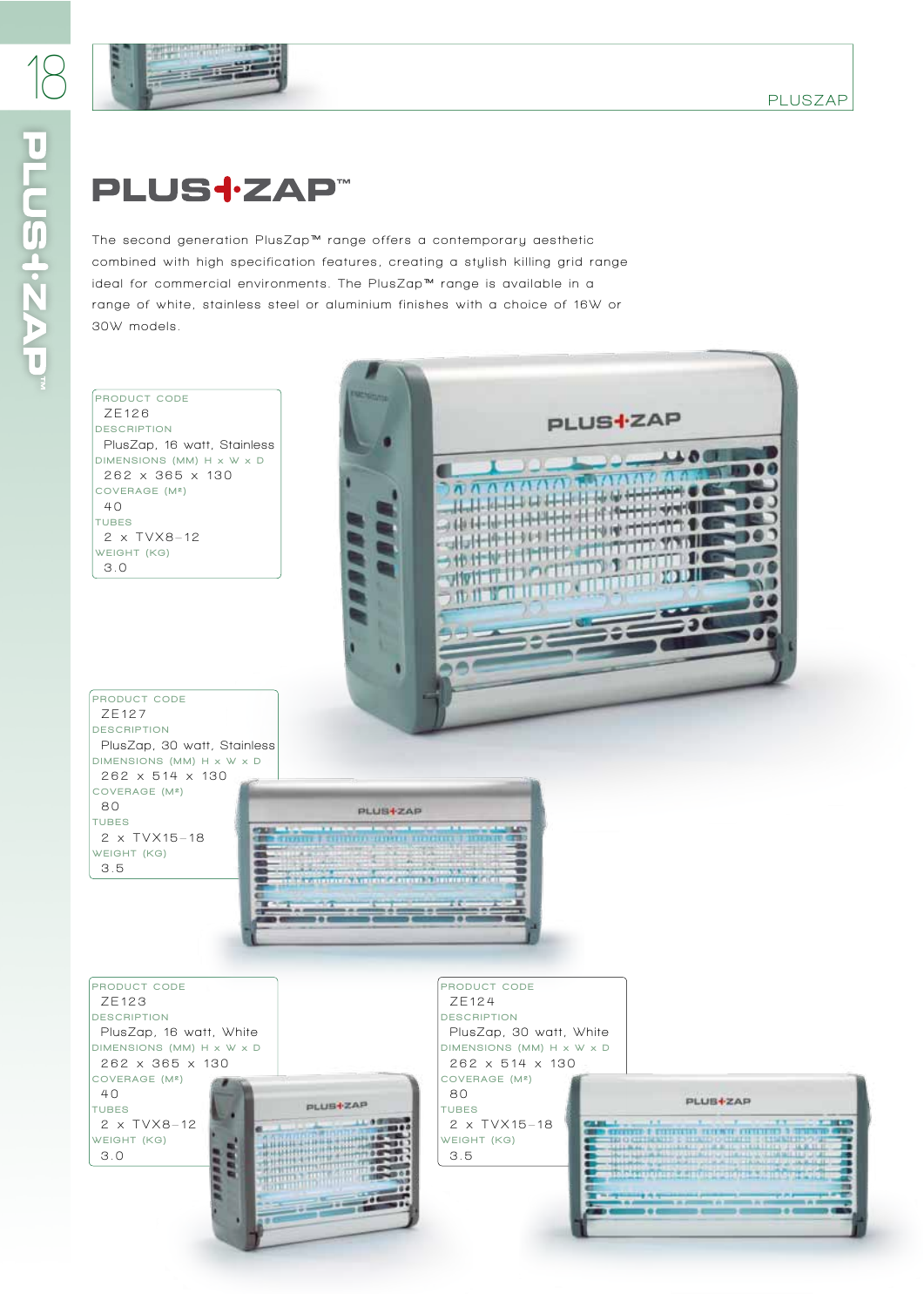

#### FEATURES Modern detailing makes the unit ideal for customer-facing areas

Robust stainless steel, white painted mild steel or lightweight aluminium **finishes available**

Staggered tubes create efficient light output, whilst the innovative offset killing grid creates a large, effective catch area with easier servicing

Mains interlocked catch tray is simple to remove for quick and safe maintenance, with anti-blow out folds

**Tool free tube removal for a quick and simple service**

**Flexible mounting options for wall, desk or ceiling suspension**

Independently tested and certified to RoHS and all relevant European **standards**



 $40 - 80$  m<sup>2</sup> APPLICATION **Commercial** Backroom + Commercial Kitchen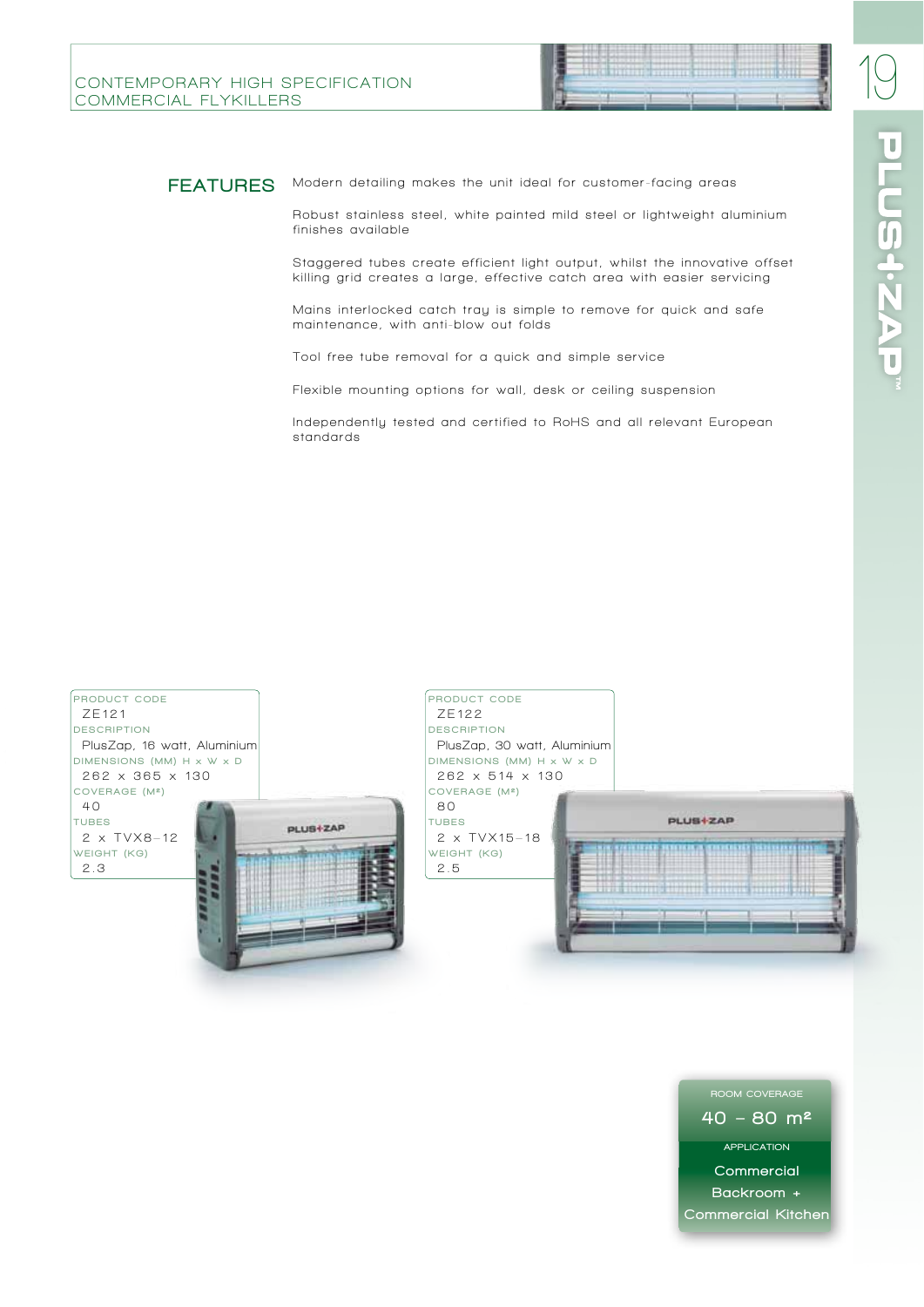

## PLUS<sup>+</sup>ZAP<sup>eco</sup>

Designed to offer a low energy solution for commercial environments without compromising on contemporary styling, the PlusZapEco range is available as an economical 20W specification with a hugienic bright white finish or as a powerful 40W stainless steel unit.

As well as offering high specification features, including an innovative offset killing grid which offers a large, effective catch area and easier servicing, the range also uses 20W PlusZapEco UV tubes, which offer the end user a proven saving on running costs of up to 36% compared to traditional tubes.





PRODUCT CODE **ZE129** DESCRIPTION **PlusZapEco, 20 watt, White** DIMENSIONS (MM) H x W x D **262 x 365 x 130** COVERAGE (M²) **3 5** TUBES **1 x TVX20–ECO** WEIGHT (KG) **3.0**

ROOM COVERAGE

35 m²

APPLICATION Commercial Kitchen + Commercial Backroom